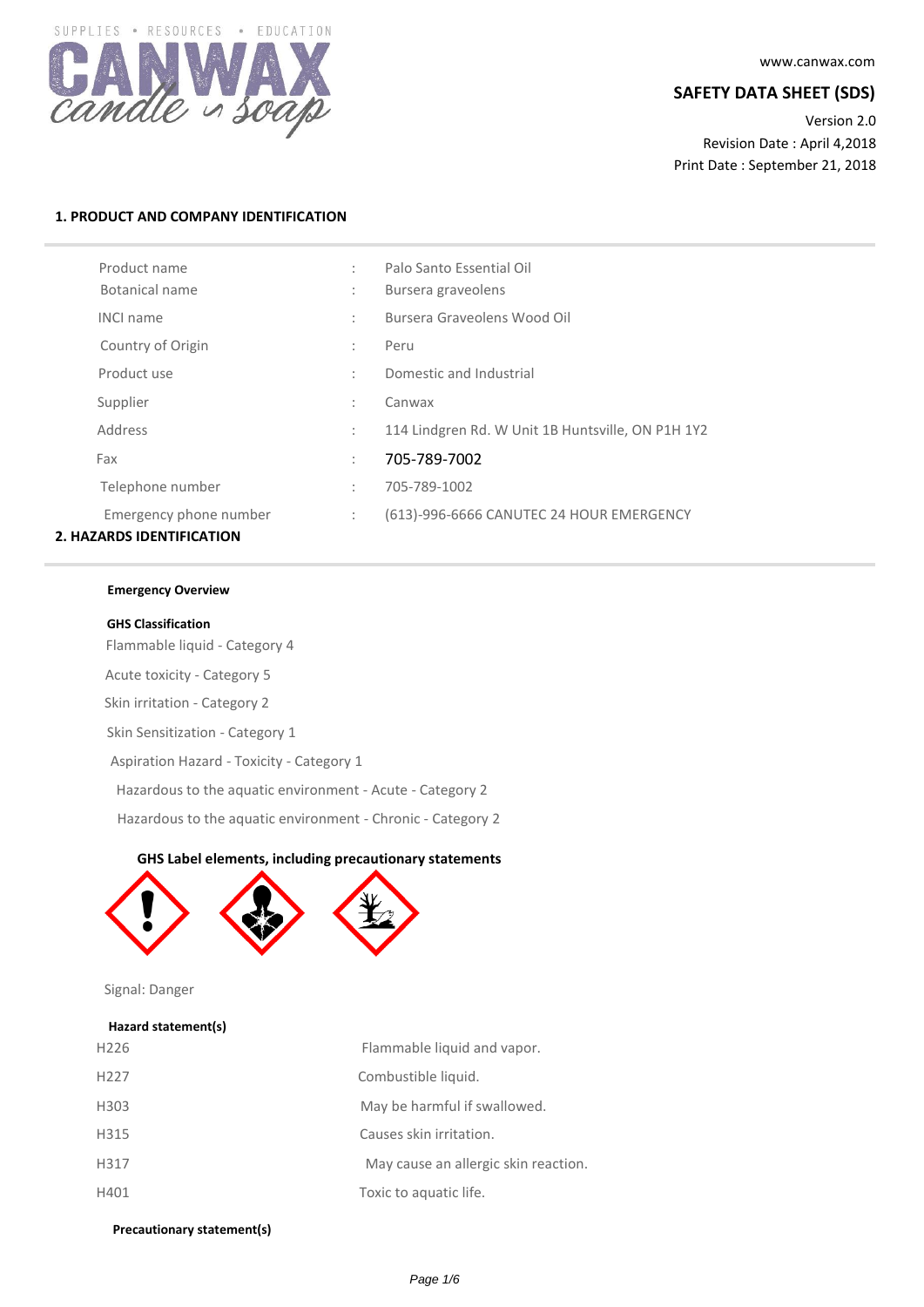| P210      | Keep away from heat, hot surfaces, sparks, open flames and other ignition<br>sources. No smoking.                                       |
|-----------|-----------------------------------------------------------------------------------------------------------------------------------------|
| P262      | Do not get in eyes, on skin, or on clothing.                                                                                            |
| P264      | Wash hands thoroughly after handling.                                                                                                   |
| P272      | Contaminated work clothing should not be allowed out of the workplace.                                                                  |
| P273      | Avoid release to the environment.                                                                                                       |
| P280      | Wear protective gloves/protective clothing/eye protection/face protection.                                                              |
| P301+P310 | IF SWALLOWED: Immediately call a POISON CENTER or doctor/physician.                                                                     |
| P302+P352 | IF ON SKIN: Wash with plenty of soap and water.                                                                                         |
| P312      | Call a POISON CENTER/ doctor/if you feel unwell.                                                                                        |
| P332+P313 | If skin irritation occurs: Get medical advice/attention.                                                                                |
| P333+P313 | If skin irritation or a rash occurs: Get medical advice/attention.                                                                      |
| P362      | Take off contaminated clothing.                                                                                                         |
| P363      | Wash contaminated clothing before reuse.                                                                                                |
| P370+P378 | In case of fire: Use foam, carbon dioxide, dry powder or water fog for extinction.                                                      |
| P391      | Collect spillage.                                                                                                                       |
| P403+P235 | Store in a well ventilated place. Keep cool.                                                                                            |
| P405      | Store locked up.                                                                                                                        |
| P501      | Dispose of contents and container in accordance with local, regional, national<br>and/or international regulation for hazardous wastes. |

# **3. COMPOSITION / INFORMATION INGREDIENTS**

| <b>Product Name</b>          | <b>CAS NO</b> | EC NO     | Concentration  |
|------------------------------|---------------|-----------|----------------|
| Limonene                     | 5989-54-8     | 227-815-6 | $30 - 60%$     |
| Cymene                       | 527-84-4      | 208-426-0 | $3.3 - 8.3 %$  |
| b-bisabolene                 | 495-61-4      | 610-461-5 | $2.26 - 8.44%$ |
| Menthofuran                  | 494-90-6      | 207-795-5 | $1.0 - 6.9 %$  |
| Menthone                     | 89-80-5       | 37-926-1  | $0.4 - 4.8 %$  |
| <b>4. FIRST AID MEASURES</b> |               |           |                |

# **Eye contact**

Immediately flush eyes with plenty of cool water for at least 15 minutes. Get medical attention if irritation occurs.

## **Skin contact**

Remove contaminated clothing. Wash area with soap and water. If irritation occurs, get medical attention.

# **Inhalation**

If inhaled, removed to fresh air. Get medical attention if symptoms appear.

# **Ingestion**

Seek medical attention or contact local poison control center.

# **5. FIRE FIGHTING MEASURES**

# **Suitable extinguishing media**

Foam. Dry Powder. Carbon dioxide.

**Unsuitable extinguishing media**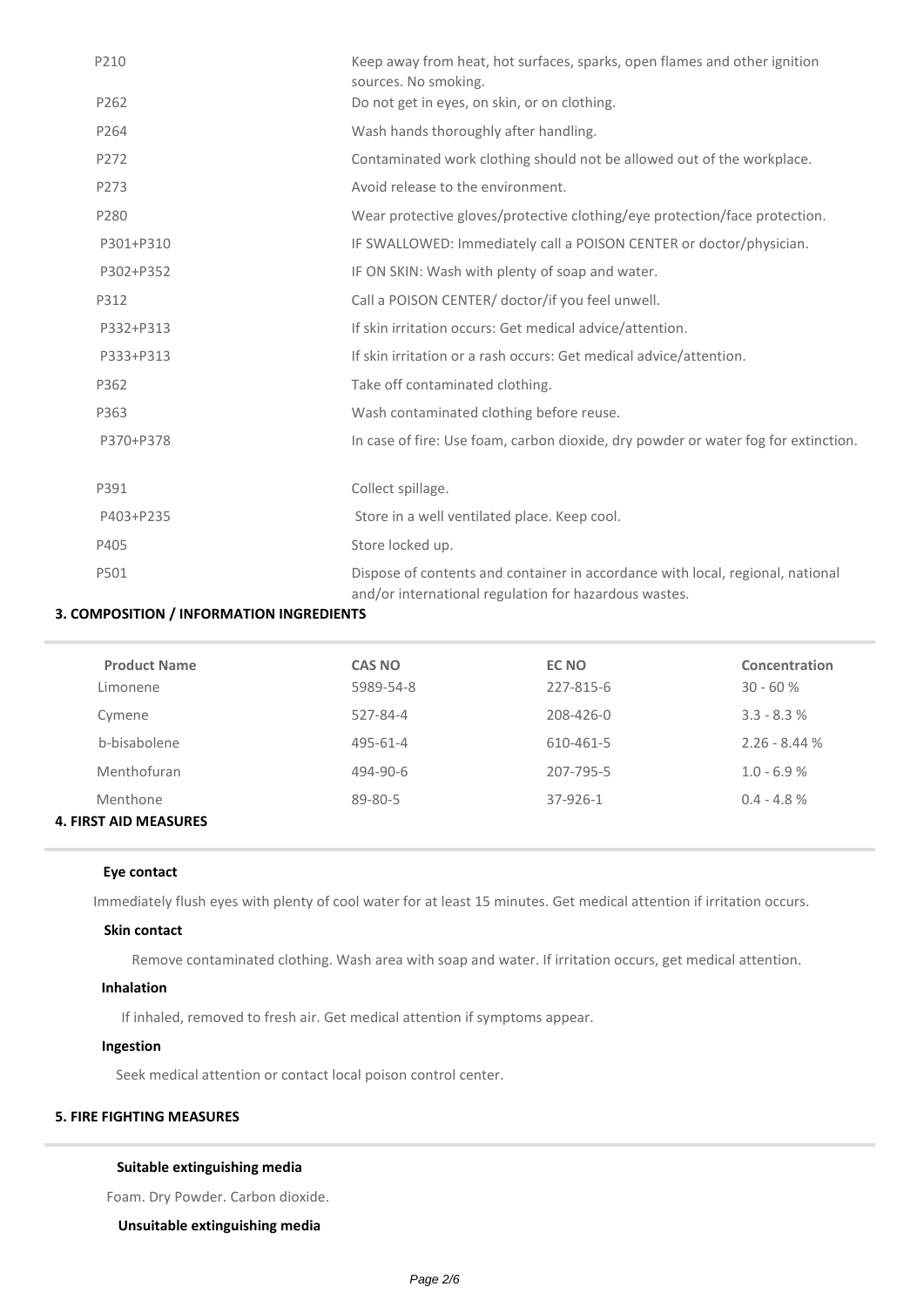Water spray, water jet.

#### **Special protective equipment and precautions for fire-fighters**

Wear proper protective equipment. Exercise caution when fighting any chemical fire. Use water spray or fog for cooling exposed containers.

#### **Special hazards arising from the substance or its combustible products**

Carbon monoxide, unidentified organic compounds may be formed during combustion.

**Resulting gases** Carbon oxides.

### **6. ACCIDENTAL RELEASE MEASURES**

#### **Personal precautions, protective equipment and emergency procedures.**

Equip clean crew with proper protection. Respiratory protection equipment may be necessary.

#### **Environmental precautions**

Prevent entry to sewers and public waters. Notify authorities if product enters sewers or public waters.

### **Methods and materials for containment and cleaning up**

Clean up any spills as soon as possible, using an absorbent material to collect it. Use suitable disposal containers.

# **7. HANDLING AND STORAGE**

#### **Precautions for safe handling**

No direct lighting. No smoking. Ensure prompt removal from eyes, skin and clothing. Wash hands and other exposed areas with mild soap and water before eating, drinking or smoking and when leaving work. Handle in accordance with good industrial hygiene and safety procedures. **Conditions for safe storage, including any incompatibilities**

Provide local exhaust or general room ventilation to minimize dust and/or vapour concentrations. Keep container closed when not in use.

### **8. EXPOSURE CONTROLS AND PERSONAL PROTECTION**

#### **Eyes**

Use tightly sealed goggles.

**Skin**

If skin contact or contamination of clothing is likely, protective clothing should be worn. Use protective gloves.

#### **Respiratory**

In case of insufficient ventilation, wear suitable respiratory equipment.

**Control parameters** Not available.

#### **Exposure limit values**

Not available

**Biological limit values** Not available.

# **9. PHYSICAL AND CHEMICAL PROPERTIES**

| Appearance  | : Pale yellow liquid. |
|-------------|-----------------------|
| Odor        | : Intense fresh odor. |
| Flash point | >65 °C                |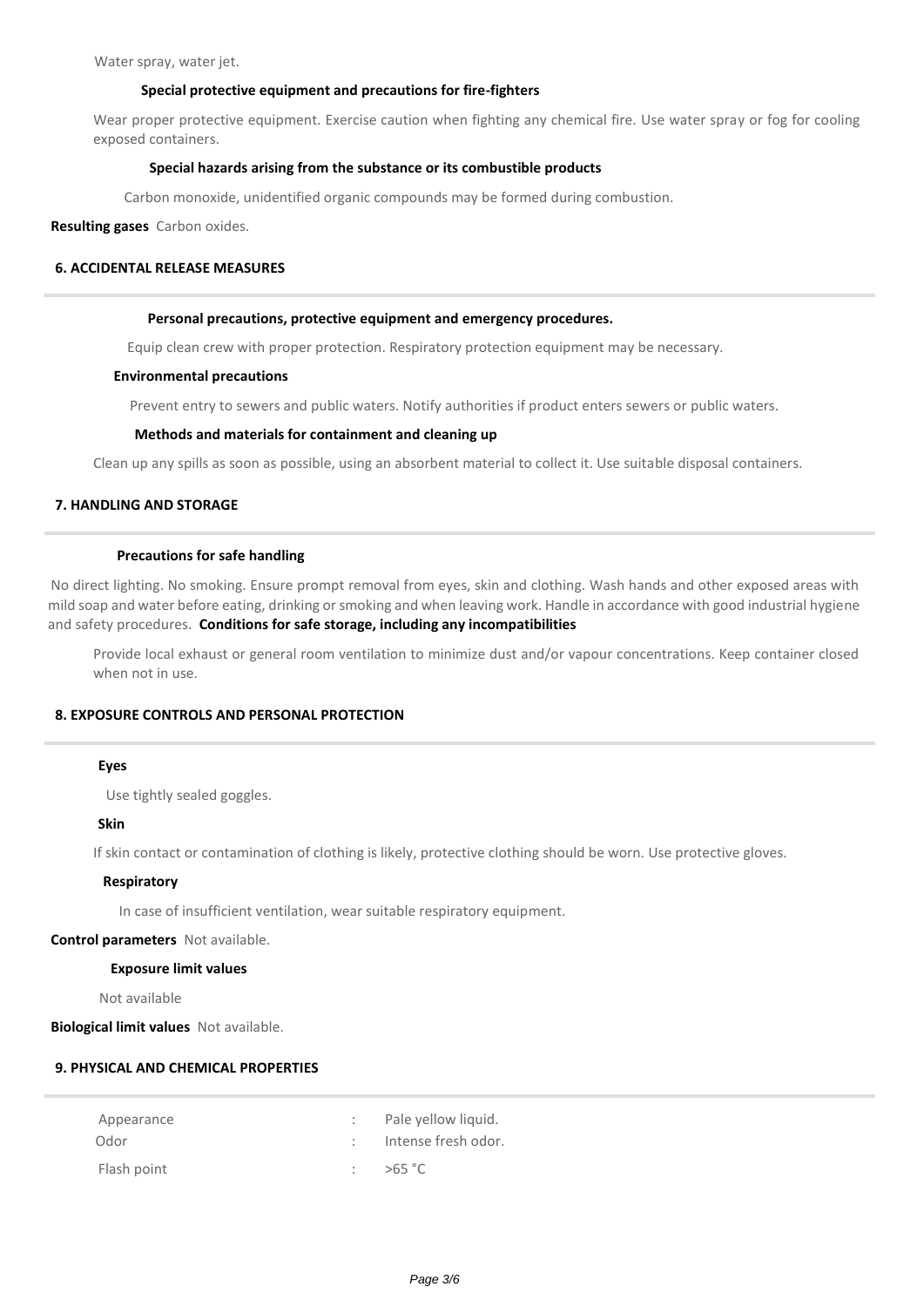| Relative density<br><b>Contract</b> | $0.815$ to 0.865 @ 20 $^{\circ}$ C | Solubility (ies)                 |
|-------------------------------------|------------------------------------|----------------------------------|
| Insoluble in water.                 | Refractive index:                  | 1.450 to 1.500 @ 20 $^{\circ}$ C |
| Optical rotation :                  | Not available.                     |                                  |

# **10. STABILITY AND REACTIVITY**

#### **Reactivity**

This material presents no significant reactivity hazard.

#### **Chemical stability** Chemically stable.

#### **Possibility of hazardous reactions**

Hazardous polymerization will not occur.

### **Conditions to avoid**

Avoid sparks, flame and other heat sources and extreme temperatures.

# **Incompatible materials**

Highly reactive materials, such as: concentrated sulfuric acid, which may produce unknown reaction products and so cause additional hazards.

**Hazardous decomposition products** Not known.

# **11. TOXICOLOGICAL INFORMATION**

#### **Reproductive toxicity**

No adverse effects on reproduction are known.

#### **Inhalation**

Inhalation of high concentrations of vapor may result in irritation of eyes, nose and throat, headache, nausea, and dizziness.

#### **Skin contact**

Adverse skin effects should be prevented by normal care and personal hygiene.

#### **Eye contact**

Possible irritation should be prevented by wearing safety glasses.

### **12. ECOLOGICAL INFORMATION**

#### **Ecotoxicity**

Toxic to aquatic organisms, may cause long-term adverse effects environment. Avoid any pollution of ground, surface or

underground water. **Persistence and degradability** Not available.

**Bio - accumulative potential** Not available.

**Mobility in soil** Not available.

### **Other adverse effects** Not

available.

#### **13. DISPOSAL CONSIDERATION**

Dispose of product in accordance with local, state or provincial and federal regulations. Check with local municipal authority to ensure compliance.

#### **14. TRANSPORT INFORMATION**

**UN Number**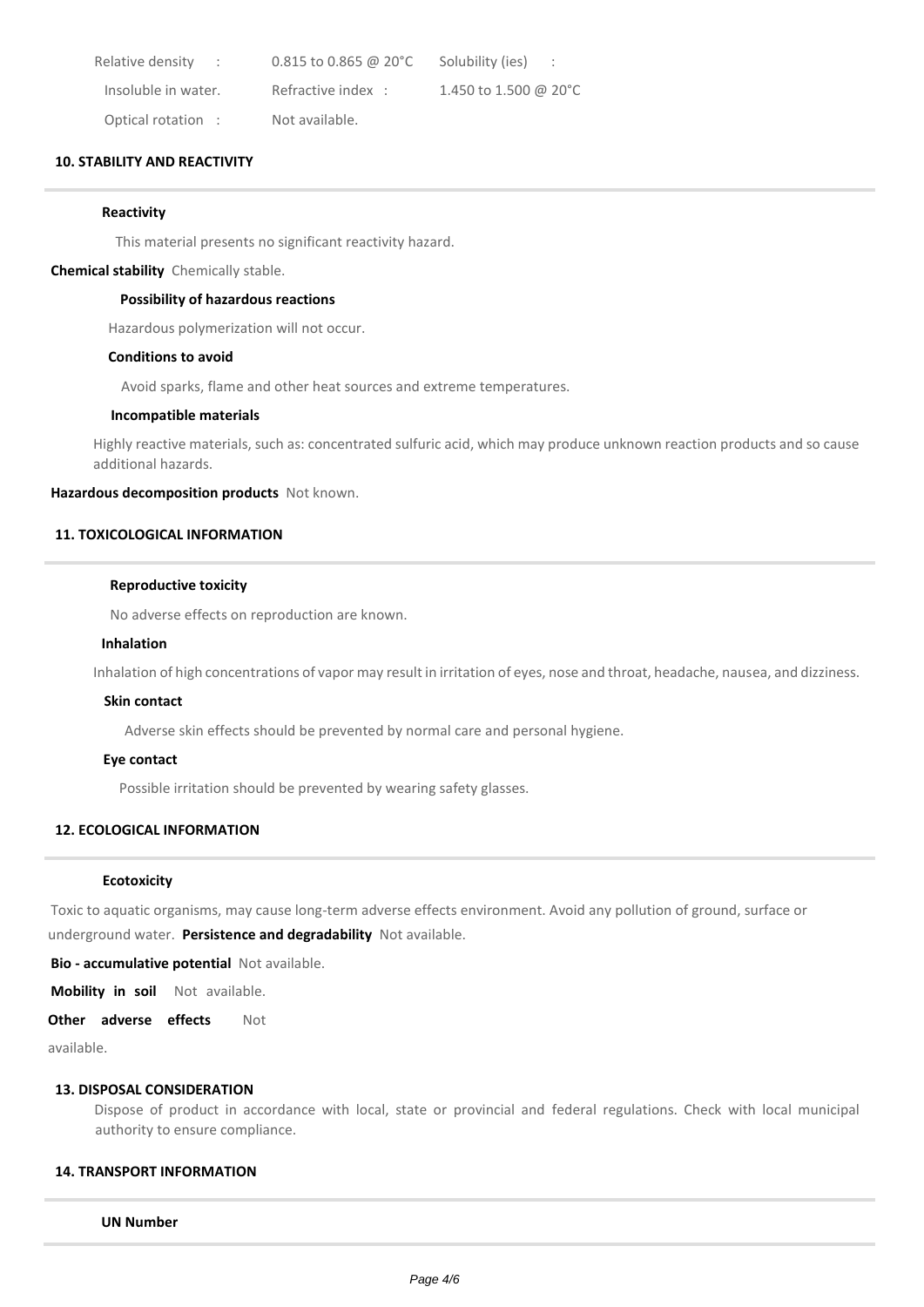#### 3082

### **UN proper shipping name**

Environmentally hazardous substance, liquid, n.o.s. (Limonene Oil)

# **Transport hazard class**

9

# **Packing group**

III

# **US DOT Shipping Description (Land)**

3082

# **Proper shipping name**

Environmentally hazardous substance, liquid, n.o.s. (Limonene Oil)

### **Class**

9

**Packaging group**

III

# **IMO-IMDG Shipping Description (Sea)**

3082

# **Proper shipping name**

Environmentally hazardous substance, liquid, n.o.s. (Limonene Oil)

# **Class**

9

# **Packaging group**

#### III

**IATA Shipping Description (Air)**

3082

# **Proper shipping name**

Environmentally hazardous substance, liquid, n.o.s. (Limonene Oil)

**Class**

9

# **Packaging group**

III

# **15. REGULATORY INFORMATION**

# **GHS Hazard Statements**

Please refer to section 2. **GHS Precautionary** 

**Statements** Please refer to section 2.

# **16. OTHER INFORMATION**